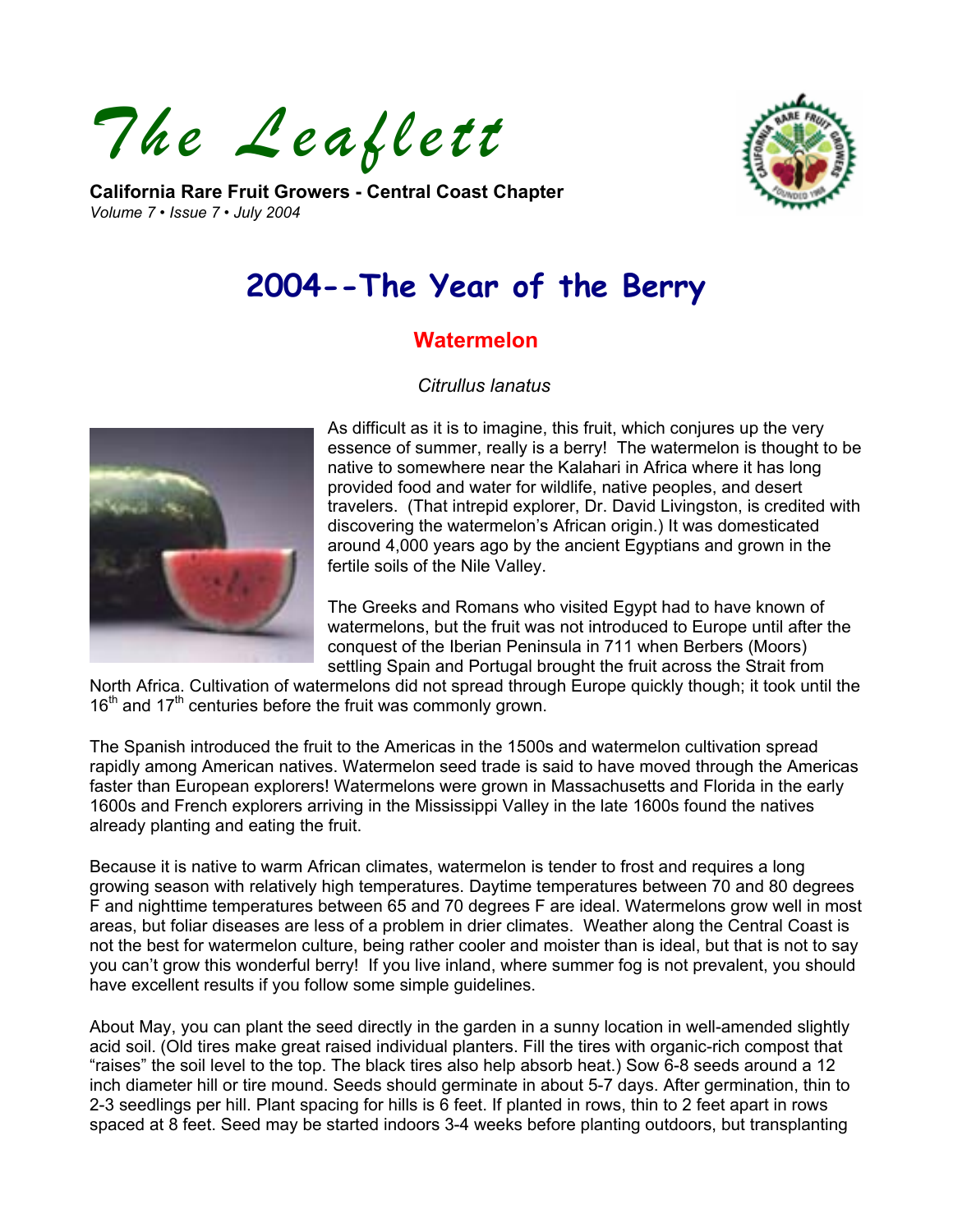seedlings is not always successful and doesn't really seem to give you much of a head start. Covering your rows or mounds with black plastic helps retain heat, keep out weeds, and hold in moisture. Melons require generous amounts of water in order to support quick vine growth in early summer. It's a good idea to use soaker hoses or a drip irrigation system to provide sufficient water. However, once the first fruit begins to ripen, cut way back on watering. Too much water at ripening time will dilute the fruit's sugars. And that's about it!

What varieties of watermelon should you plant? Now that's where the choices come in! There are big ones, small ones, red ones, and yellow ones. There are some with seeds and some that are seedless. (**"Seedless watermelon"** seems to be an oxymoron—without seeds, how does the watermelon reproduce? According to *Dr. Daryl G. Richardson, Horticulture Department, Oregon State University, Corvallis, OR October 4, 1993*: "They are reproduced from hybrid seeds (thus they're very expensive!) which are triploids, but they do not produce viable seeds in the developing fruits, due to unreduced gametes from the triploids. Theoretically they could be maintained as vegetative cuttings, but that is pretty impractical until the next growing season. This actually has been a very clever breeding trick to get seedlessness in melons, grapes, and I think they're working on tomatoes. Seedlessness (known as parthenocarpy) is fairly common in apples and pears and to some extent in avocadoes.")

So, once you have your watermelons growing, how do you know when one is **perfectly** ripe? It's easy if you follow these guidelines: **Appearance**: Look it over. Choose a symmetrical watermelon that is free of bruises, cuts and dents. **Weight**: Lift it up. The watermelon should be heavy for its size. **Ripeness**: Turn it over. The underside of a ripe watermelon is yellow and the rind has healthy sheen.

Watermelons are good for you, low in calories, and perfect to eat fresh out of the garden, cooled in the refrigerator, cut into fruit salad, blended into drinks, frozen into sorbet, or, you might like to try the following recipe—which is one way I'd bet not many of you have ever eaten watermelon!

## **Deep-Fried Watermelon**

| 1 watermelon, about 10 lb | 2 egg whites, beaten                     |
|---------------------------|------------------------------------------|
| 11 Tbsp flour             | 3 cups vegetable oil for deep-frying use |
| 7 Tbsp cornstarch         | Powdered sugar                           |

Cut the watermelon in half and scoop out the pulp. Remove any seeds from the pulp and cut the pulp into diamonds, then coat with the flour. Mix the egg whites with cornstarch and a little water into a batter. Heat the oil in a wok over high fire to about 250 degrees F (120 degrees C), or until small bubbles appear around a 1-inch (2 cm) cube of day-old bread dropped into the oil. Dip the watermelon pieces in the batter and add to the oil. Deep-fry until the coating becomes firm. Turn off the heat and continue to deep-fry the watermelon until light brown. Remove, drain well, sprinkle with the sugar, and serve. Yield: 12 servings

## June Meeting

At the June meeting held at the Willow Creek Olive Ranch in Paso Robles, 58 members and guests attended. We all had to agree with co-chair Roger Eberhardt's comment that the R through Z people really raised the bar on refreshments!

One special "guest", Mr. Jack Swords of Nipomo, had not been to a meeting in about six years, but he was one of the "Founding Fathers" of our CRFG Chapter. Jack was introduced by Art Henzgen who also gave a little history lesson on how our chapter started. Jack lives in Nipomo for 6 months of the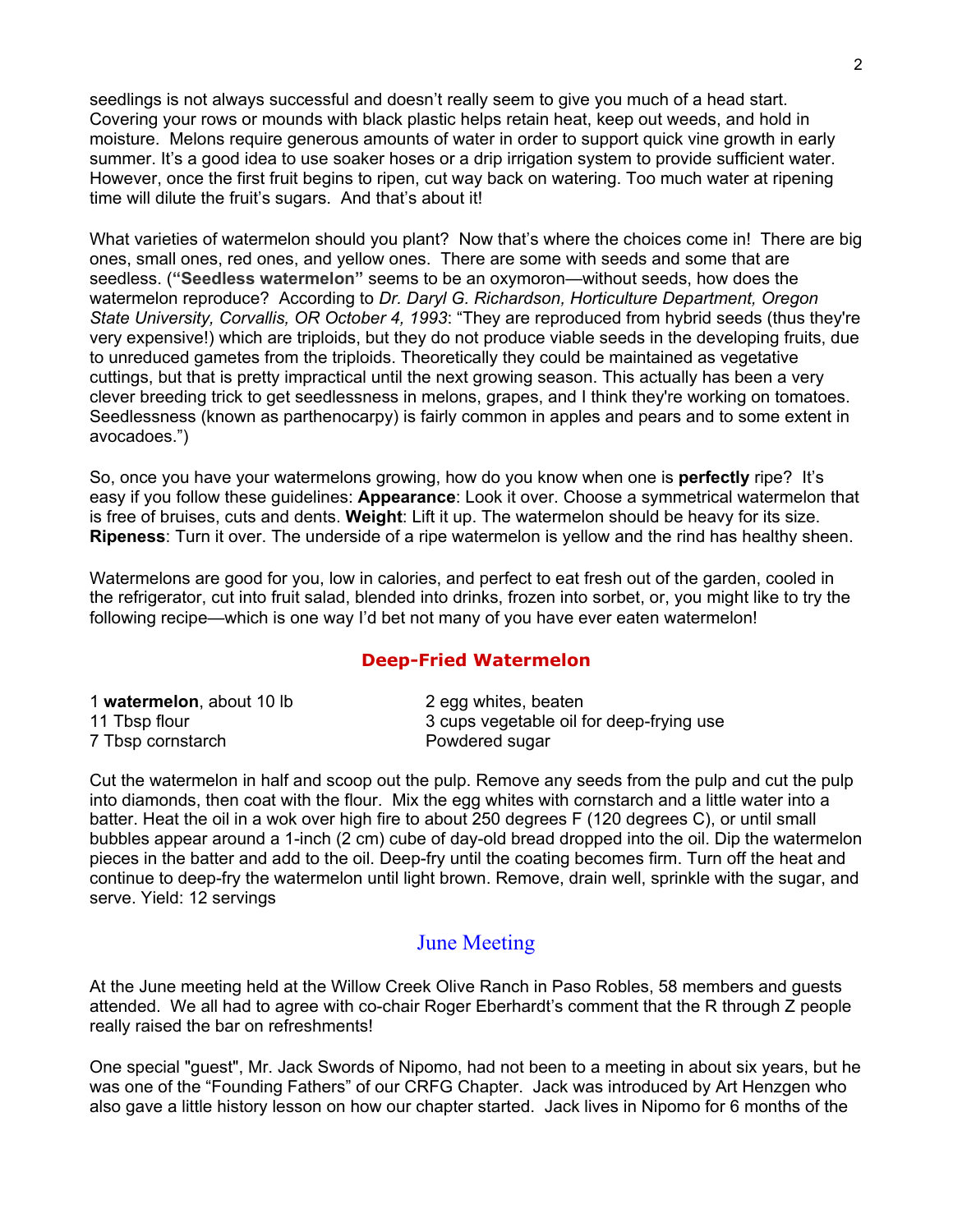year and then moves to La Paz, Mexico for the other 6 months. Jack has an extensive planting of "mature" rare fruit in Nipomo and someday soon, we must visit this super special orchard!

After a brief business meeting led by Roger Eberhardt, Joeli Yaguda, of the Willow Creek Olive Ranch gave an introduction to olive oil, talking about different flavors and uses of olive oil, how the pressing of oil affects its flavor, and what defects in oil should be avoided when buying. She then gave us a tour of the facility, with the highlight of the event being the oil tasting hosted by Joeli, Josh Yaguda-Miller, and their wonderful staff. The lemon-flavored oil (made from olives crushed in the press with the peels of Meyer lemons, and sold with an excellent recipe for Linguine Alle Vongole Bianche, a dish made of clams and pasta with white wine and lemon olive oil Included), was a big hit, but our group made plenty of other purchases from the award



winning **Pasolivo** line! (See Larry Hollis making his purchase from Kylie.) Willow Creek Olive Ranch California Blend Extra Virgin Olive Oil is made from Mission, Manzanillo, and Sevillano olives and was specially made for the Farmer's Markets here on the Central Coast and is perfect for everyday in the kitchen: from sautéing to marinating to mixing for salad dressing.



**Pasolivo Extra Virgin Olive Oil**, from the December 2003 pressing, was the Gold Medal winner, 2004 Olive Oils of the World. According to Joeli (shown on left in her special CRFG hat), the November-December 2003 harvest produced exceptionally green, fruity, grassy oil. They crushed the olives, (a blend of Frantoio, Pendolino, Leccino, Lucca, and Moraiolo olives grown in their 55-acre orchard) in their own mill within hours of handpicking. The oil is then estate bottled, which gives them control of the product from the ground up! And what a wonderful product it is!

If you missed the meeting you will have another chance to learn about this process on **October 15 - 17** at the **Paso Robles Harvest Festival.** At that time you can visit the

Tasting Room for tastings and olive oil treats over the Wine Harvest Festival weekend!

# **The Festival of Fruit**

By Joe Sabol

The annual meeting of the California Rare Fruit Growers, the "Festival of Fruit," was held at Cal Poly, Pomona on Friday, Saturday and Sunday, June 18-20. Six of our members attended including Norman Beard, Robert and Carol Scott, John and Choung Crowe, and Joe Sabol. There were well over 400 participants registered for the Festival. There were some fantastic tours on Friday and Sunday with the general meeting and the biggest crowd on Saturday. The Festival was hosted by the Los Angeles Chapter and it was obvious that they had done an outstanding job of organizing the big event. There were 25 featured speakers from all over the nation.

The staff from Dave Wilson Nursery was there and conducted a delicious fruit tasting party during the lunch hour. Commercial nurseries set up their displays and sold exotic fruit trees and vines all day long. It was a shopper's paradise! There were concurrent sessions every hour so the participants had to select one session from the list of 4 or 5 for each hour of the day!!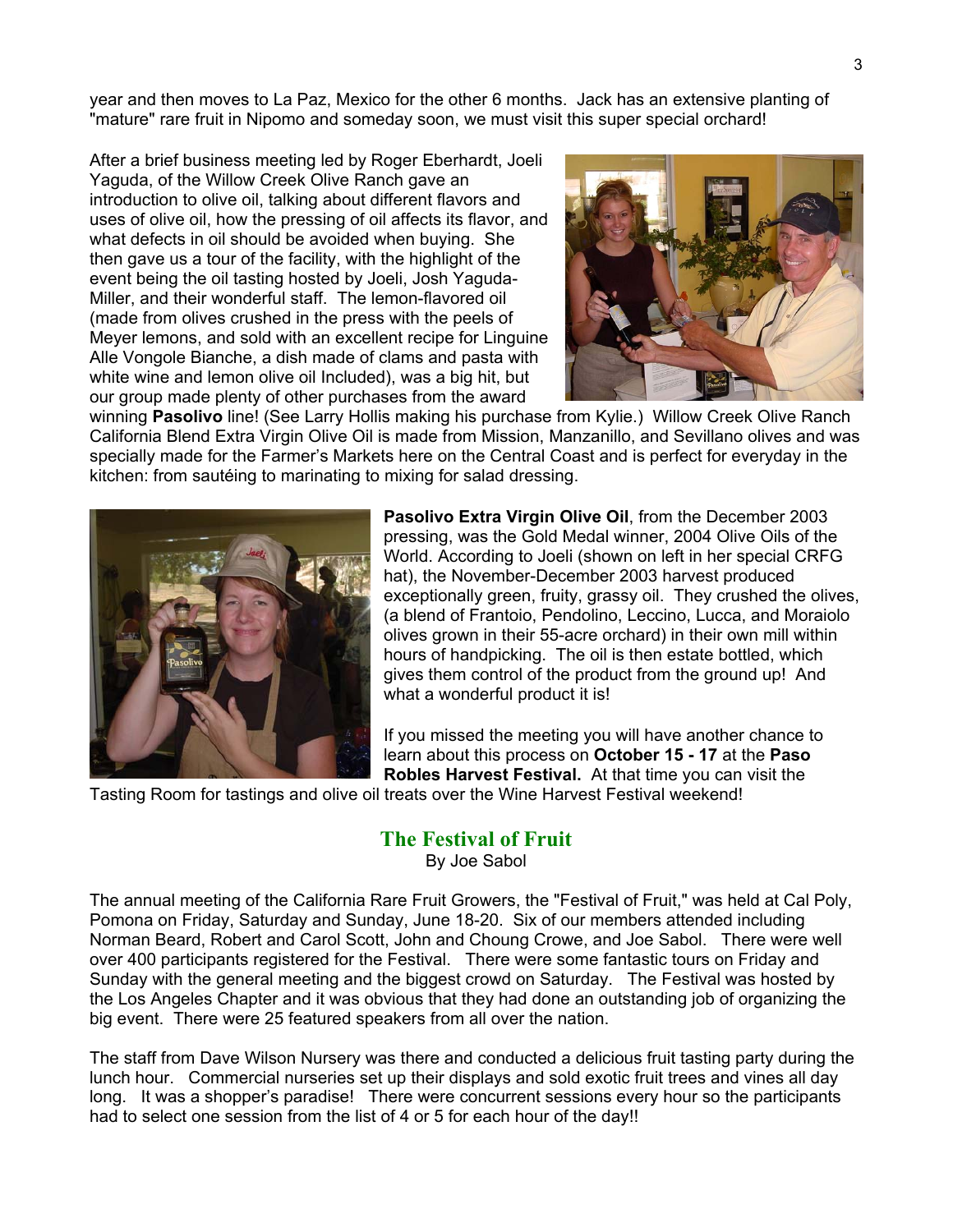Joe Sabol conducted an apple grafting session and had lots of help from Norm Beard, John Crowe and Robert Scott. There were 70 participants that grafted an apple tree and took home a free tree! There were about 30 other participants who watched and wished they had been one of the first 70 to enter the room!

The Festival of Fruit for 2005 will be held at UC Santa Cruz and will probably be sometime in the middle of September 2005. Let's all make plans to attend this educational and festive event in 2005.

## **Meet Your Board Member(s)**

Pet & Marv Daniels

If you've been to at least one of our Central Coast CRFG events, you will most likely have seen the smiling faces of board members Pet and Marv Daniels—since they rarely miss a meeting! They have been active with the Central Coast Chapter of the CRFG for the past 10 plus years and are "rare fruit" growers on their property in Pismo Beach.

Pet is an avid fan of tropical fruit, which she attributes to h er early youth being spent in Africa where fruit was abun dant, but meat was not as readily available. Marv, on the other hand, learned to love fruit mostly after his marriage t o Pet 20 years ago. He grew up on a ranch outside of King C ity where he ate lots of beef and few fruits and vegetables. (Just to show what love can do, for about 10 years, Pet and Marv were vegetarians!)



They were both married once previously and are parents through those marriages; Pet has four children and Marv two. Marv works for PG&E and he retires next year when he will have more time to join Pet in pruning the tropical paradise they have created in Pismo Beach. Pet is especially fond of their mature Cherimoya and white sapote, but they also grow an incredible number of other fruits most of us have only heard about. While the Daniels have some of the "normal" citrus trees—lemon, lime, and orange—they also have mandarin tangerines, limequats, and a very special grapefruit called a cocktail grapefruit. The cocktail grapefruit is "wonderful, thin-skinned, and sweet" according to Pet and it thrives in the cool weather along the coast. They have tried growing bananas with limited success. "Bananas just don't get sweet here. It's too cool," says Pet. But guavas, Feijoas, and strawberry guavas do very well for them. They are especially proud of the small, but sweet and seedless grapes that they got from a CRFG plant expert in Southern California that goes by the name "New York and a number." These grapes do well in the cool weather and have a very long ripening season, beginning in early July and lasting until about October. "They don't ripen in a clump, so we have them growing on our porch where we can stand and selectively pick ripe ones and eat them immediately."

When I mentioned to Pet how much I missed tree-ripened papayas (having just returned from Hawaii) where I ate one every morning!) she agreed that they wouldn't grow well here, but that I might like the fruit tree she and Marv grow known as a babaco. The babaco is related to the papaya, but, as a native to Ecuador, it is much more suited to our cool sub-tropical climate. It will withstand temperatures to about 28° F. The thin skin is even edible. She says it makes a wonderful smoothie that tastes like lemon sherbet if it is blended with a little sugar and some lemon juice to enhance its lemon-like flavor.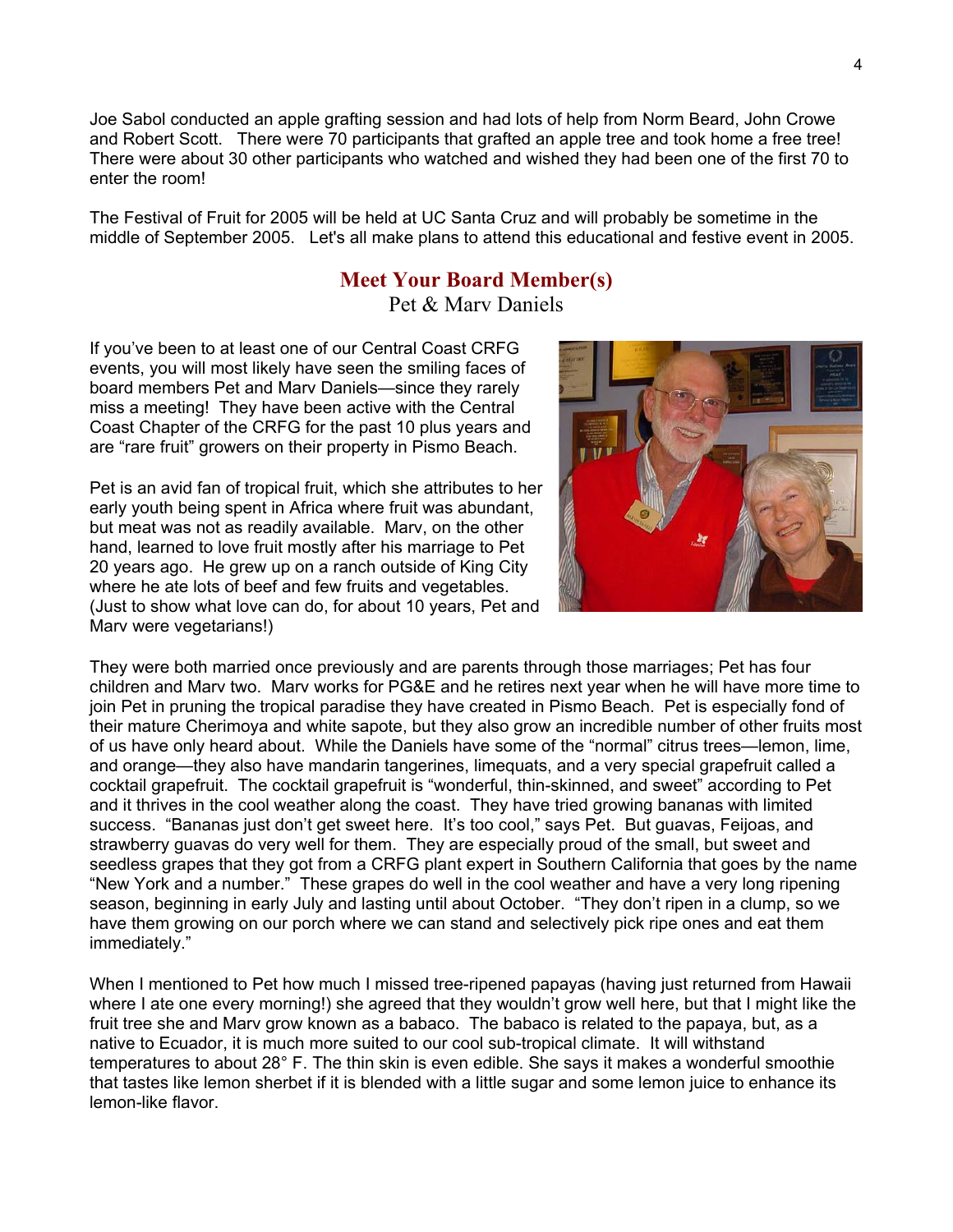One of their rarest trees is the Jaboticaba. Jaboticabas adapt well to our subtropical climate, surviving temperatures as low as 22-27°F even when young. The tasty fruits, which are small and look like grapes in both size and color, are remarkable because they don't grow at the ends of branches, but rather all the way up the trunk of the tree!

Pet mentioned other interesting fruits she and Marv grow (like the pepino dulce, a 3-4" long fruit with a melon-like flavor, which she says taste great in salads), but when the Daniels aren't working in their garden, they are usually busy promoting growing fruit to others! Every year Marv buys 10-20 apple rootstocks which he pots, grafts, labels, and then donates to organizations around the area to promote CRFG. They jointly head up the Community Orchard task force, along with Dr. Joe Sabol. Both of them are actively involved with the high school apple grafting classes and—as if all that weren't enough—they are coordinators for the Dave Wilson Nursery fruit tasting events here.

Oh, and while it isn't edible, Pet is particularly proud of her bamboo collection which consists of 13 varieties of tropical clumping bamboos. So next time you see the Daniels, give them a big "thank you" for all the effort they make to perpetuate growing rare fruit and to keep our great club on the right track!

# **CRFG/Cal Poly Orchard Update**

Go and eat! The fruit is ripening and it is wonderful! Please be sure to make comments on the date of your visit, the type of fruit you tried, and your opinion of it! There is a sheet just for that information on the kiosk inside the fence. Don't forget to check if the Richard Shimamoto Memorial Japanese maple tree needs water! It is located beneath the big sycamore tree near the entrance to the orchard. If you see something that needs doing, be a good member and pitch right in to do the job—especially the job of tossing fallen fruit over the fence for the wildlife!

# The Reason For Joe Sabol's Gardening Success!



We've all wondered how Joe manages to grow so much so successfully on his mere acre of land! We've speculated th at it was his raised beds, collected rain water, or fabulous compost. But now the truth is out! Joe's real secret to success is the use of child labor--and here is the photo to prove it! (Really, this is Dr. Joe and his three-year-old grandson, Joe III, who is evidently following in his grandfather's footsteps!)

neighborhood children who could benefit by learning a love of growing things from you? There is a need for "getting back to the soil" for our youngsters. We know how therapeutic Do you have children or grandchildren, or even

completely out of touch with this basic pleasure. As a member of CRFG, you can make a difference in helping gardening can be, but too many young people are plopped in front of televisions and computers and are spread the joy of growing a plant—even if it isn't a rare one.

When my grandson was four, he was helping me in my vegetable garden. I started cleaning up my tools to go in the house when he reminded me I wasn't done yet as there was still a small bag of seed potatoes to be planted. I told him it wasn't time yet, that we had to wait for the "dark of the moon" to put them in the ground. Later that evening he came to me wearing his garden boots, flashlight in hand, and said, "Okay, Nana, it's dark now. We gotta plant potatoes!"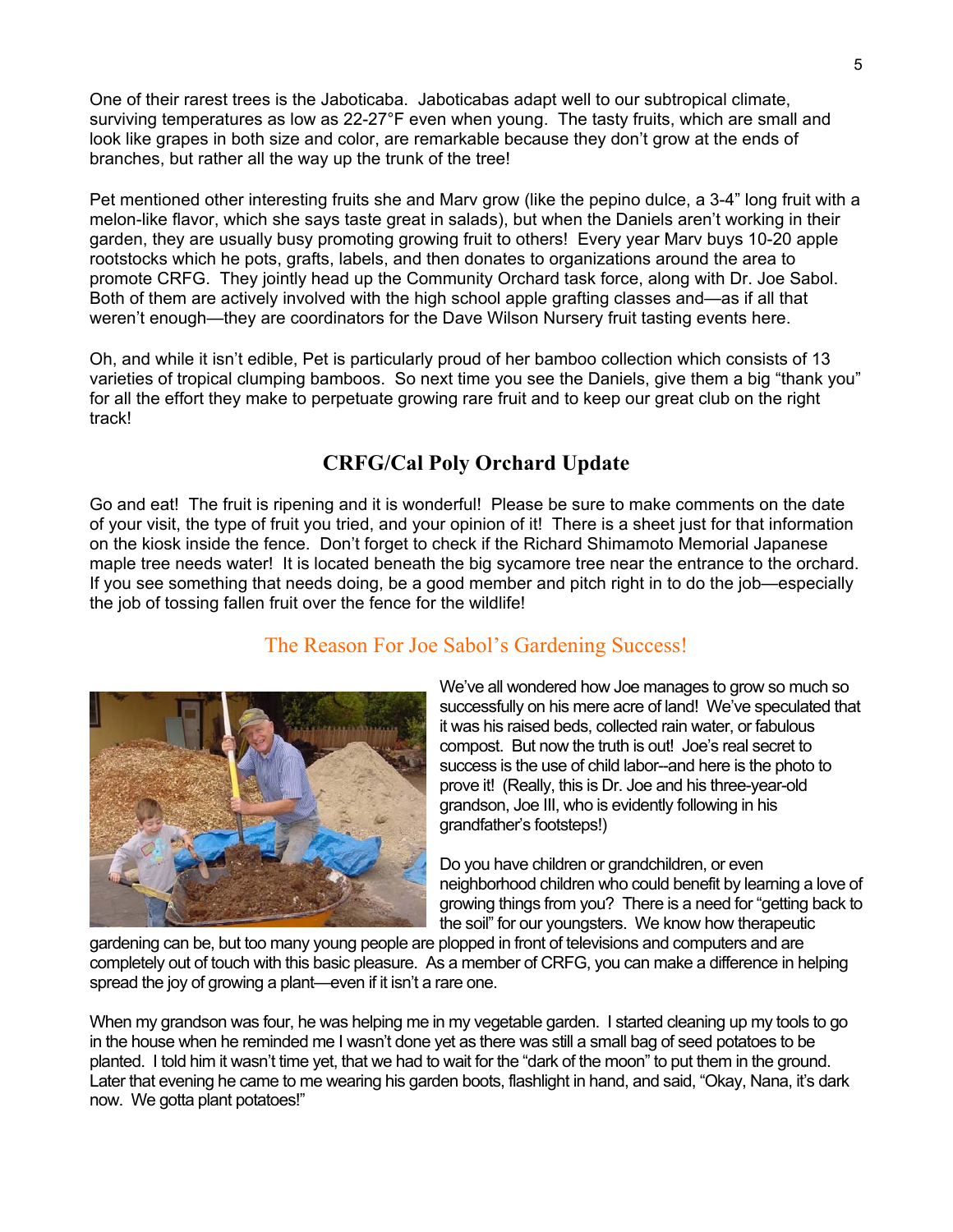## **Announcements**

**Welcome New Members in June:** Jack & Mary Kay Swords, Jane A. Kulick, and Larry Hollis.

**Web Site is Back:** After all the data on our web site was lost, Dr. Art DeKleine, our versatile co-chair, has managed to get it back up and running. He took the time between his retirement activities at Cal Poly and his extended summer travels to make sure we have a viable site. Thanks, Art! We are still at:<http://kcbx.net/~crfgslo/index.htm>

**Join the State Association:** Many of our chapter members are also members of the State association and those who aren't should consider joining. With state membership you receive a wonderful color magazine, *The Fruit Gardener*, filled with great articles on fruit growing, news, chapter activities and contacts. Yearly dues are **\$30**. Applications are available from **Joe Sabol**.

**Local Chapter Fees:** Are your dues current?A mere pittance of **\$6** will buy you all the wonderful benefits of our local **CRFG** for a year! Or, for **\$25** you will get **five** years of membership and save **\$5**! Where else can you have so much fun or learn so many interesting things for that price? Send your check to **CRFG Treasurer**, 2430 Leona Avenue, SLO, CA 93401.

# **Calendar of Meetings - 2004**

**July 10: John Swift's Place**. John is a long time CRFG friend who lives in Clark Canyon, near Los Osos. He grows many types of "rare fruit" for a living, but his specialty is Feijoa. His street address is: **3698 Clark Valley Rd. Los Osos**. We will be meeting at the old ranch house for the business meeting. Here are detailed instructions for reaching his place: The pavement ends on Clark Valley Rd. Go straight one-half mile to Bear Creek Ranch sign; veer left to green gate and Bear Creek Ranch sign. Go through the gate and follow the main road for over a mile past an old barn and corrals to the ranch house with tall redwood tree. The phone at the ranch house is 541-1041. **Please remember to bring chairs to this meeting**. **Refreshments: A** through **H** 

**August 14: Hearst Castle State Museum Gardens, San Simeon.** It is official—we will be touring the Hearst Castle gardens! The first bus will pull out of the Hearst Castle Visitor Center for the gardens at 1:30 p.m. sharp and the second will leave at 1:40 p.m. We will have a very brief "meeting" at the Visitors' Center at 1:00 p.m. to meet our hosts and hear the Friend's of Hearst Castle "pitch". There are over 80 people already signed up for this event and Joe Sabol will bring the list to the July meeting at John Swift's place. There should be no problem filling both buses with our own members, so there is no need to advertise and invite neighbors or other Garden Clubs unless they are serious candidates for joining CRFG! Although this tour is being offered to us FREE, we are asking for a minimum \$10 per person donation (a great bargain since the tour usually costs \$24/person) and our chapter will be adding another \$500 to that amount so that we can significantly contribute to the restoration of the gardens. Since this is a "free tour", the donation we make is tax-deductible. Please make out your checks out to CRFG for at least \$10 per person. Our Treasurer, Dick Pottratz, will then write one **big** check to the "Friends of Hearst Castle". (Dick will be delighted to have so many checks to deposit!) Are **you** on the reservation list? The Castle is located on **Highway 1 at San Simeon, just north of Cambria**. **No refreshments or chairs are needed for this event, but carpool if you can.**

**September 4: Dave Wilson Fruit Tasting Event at Cal Poly**. Details will follow, but mark your calendars now. You won't want to miss this!

**September 11: J B Farms, Paso Robles**: This will be our regular monthly meeting held at the farm of Janet and Bob Tullock in Paso Robles. The Tullocks grow a variety of fruit there, and Bob is a knowledgeable farmer. Take the drive north to **5335 Monterey Road in Paso Robles**. (More details to follow.)